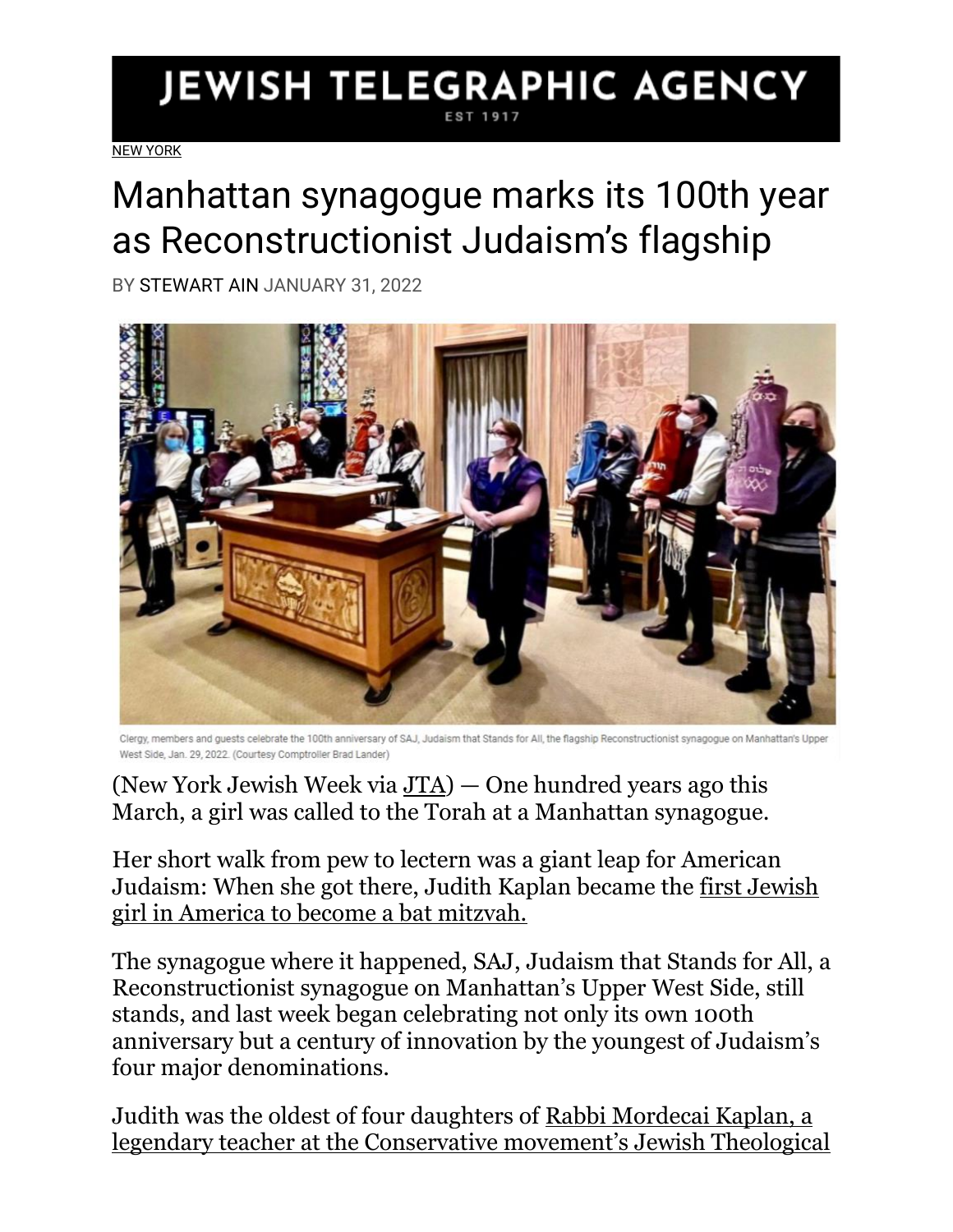[Seminary](https://www.myjewishlearning.com/article/mordecai-kaplan-founder-of-reconstructionist-judaism/) and the founder of what was then called the "Society for the Advancement of Judaism."

Deeply traditional in his own practices, Kaplan viewed Judaism as an evolving civilization rather than just a religion. According to his approach — eventually called Reconstructionist Judaism — traditional Jewish law was a resource, but not binding on individual Jews. As a result, its practitioners could interpret Judaism in the light of contemporary life and thought without abandoning its traditional values. Judith became a bat mitzvah — a coming-of-age ceremony previously reserved for boys — on March 18, 1922, just two months after the synagogue's founding

"There are many innovations and contributions that Reconstructionist Judaism has made that helped shape Jewish life in the 20th century," said Rabbi Deborah Waxman, president and CEO of Reconstructing Judaism, the central organization of the Reconstructionist Movement.

She said Kaplan used SAJ as "the laboratory environment that could test his ideas to see how they worked before they were circulated to the wider world."

This past Shabbat, SAJ celebrated its 100th birthday with a lecture about 1920s New York.

It's the first of a year-long series of events that also marks the centennial of Reconstructionist Judaism and the profound impact it has had on the Reform and Conservative movements.

"We were the first seminary to admit openly gay and lesbian students in 1984," Waxman said. "We established a commission on homosexuality, we embraced same-sex relationships in 1994, and our decision in 2015 to graduate rabbinical students who are partnered with non-Jews was groundbreaking — something no one else is doing yet" at the seminaries associated with other denominations.

In addition, Reconstructionist Judaism was the first to adopt [patrilineal descent,](https://www.myjewishlearning.com/article/patrilineal-descent/) which considers a child born of either a Jewish father or mother to be Jewish if the child is raised as a Jew. The Reform movement later adopted this policy, while the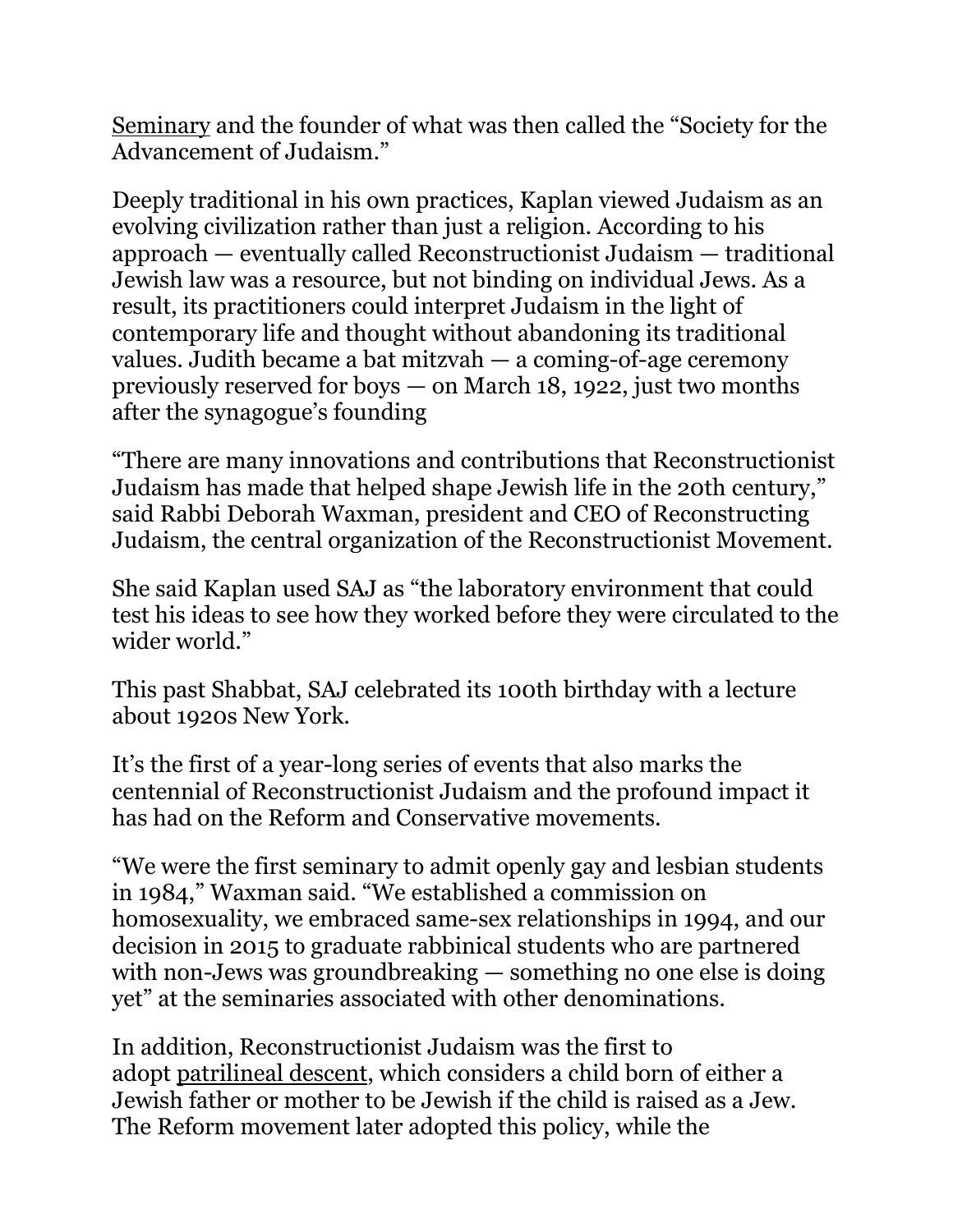Conservative and Orthodox movements consider a child to be born Jewish only if the mother is Jewish.

As the congregation marks its 100th birthday, it is celebrating "not just the past but where we are going in the next century," stressed Donna Katzin Altschuler, a co-chair of the centennial committee.

SAJ's congregation today is 270 families, its largest number in the last 10 or 15 years, according to its spiritual leader, Rabbi Lauren Grabelle.

Reconstructionist Judaism did not become a movement until the founding of the [Reconstructionist Rabbinical College in](https://www.jta.org/quick-reads/a-black-and-jewish-bible-scholar-will-lead-reconstructionist-rabbinical-school-in-a-first-for-american-jewish-movements)  [Philadelphia](https://www.jta.org/quick-reads/a-black-and-jewish-bible-scholar-will-lead-reconstructionist-rabbinical-school-in-a-first-for-american-jewish-movements) in 1968. Until then, SAJ "was the center of the world for us," said Miriam Eisenstein, 83, the daughter of Judith Kaplan and her husband, Rabbi Ira Eisenstein, who helped implement Kaplan's ideas and was the founding president of the rabbinical college.



Rabbi Mordecai Kaplan, the founder of the Reconstructionist movement, receiving the Henrietta Szold Award in 1955. (Courtesy)

"Our Haggadah and the siddurim — everything that came out of the Reconstructionist movement — came from SAJ," she said, referring to its Passover liturgy and prayer books.

The movement's Haggadah was published in 1941 as an "explicitly political Haggadah that expanded the concept of what constituted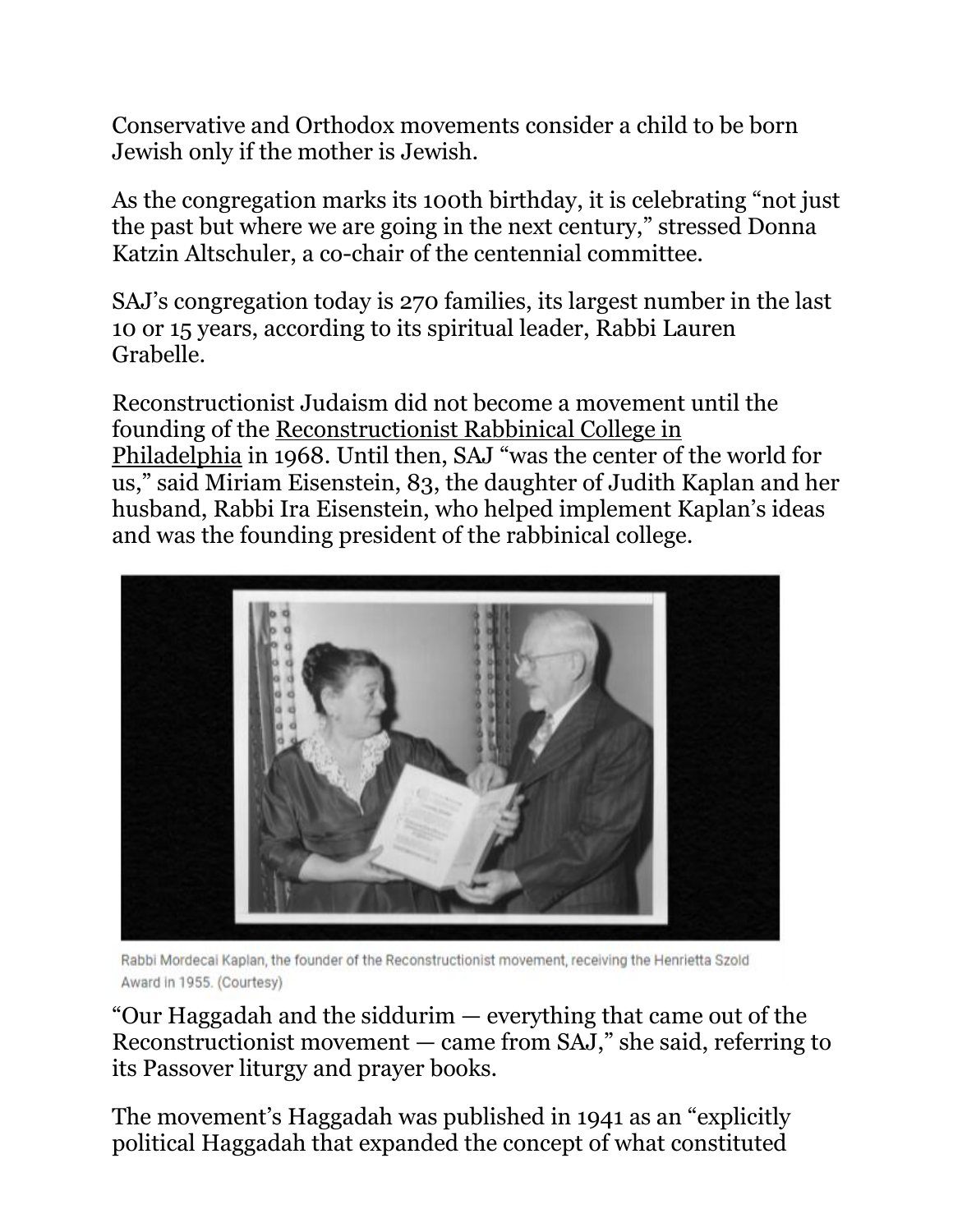liberation," noted Deborah Dash Moore, a professor of Judaic Studies at the University of Michigan who delivered last Shabbat's lecture about 1920s New York. "It opened up possibilities for rewriting the Haggadah."

Today the Reconstructionist movement has 97 congregations and about 50,000 members worldwide, the smallest of the major movements.

Kaplan, however, did not initially intend to create a separate Jewish movement. Instead, he believed instead that his philosophy would become the norm within the Conservative movement, according to David Kaufman, founding director of the Center for New York Jewish History.

Kaplan was ordained at JTS in 1902 and taught there for more than 50 years. He became principal of its teachers' institute in 1909, its dean in 1931 and retired in 1963.

"He was enormously influential on multiple generations of Conservative rabbis and teachers," said Kaufman. "What he hoped he would do is shape American Judaism. And what happened is that Reconstructionist philosophy was absorbed by most American Jews without them knowing. He said Judaism is part of a civilization and that its folkways — such as the practice of Shabbat and keeping kosher — are followed not because Jews are being obedient to a commanding God on high, but rather because Jewishness in the modern world has to be about something more than the halachic system [Jewish law] of Judaism."

"He took the supernatural out of Judaism and planted [Judaism] in this world," he added.

Kaplan also envisioned the synagogue as being more than a just place for prayer — it could also serve as a community center. At SAJ today, said Hermann, "we have a [knitting group](https://www.jta.org/2022/01/26/ny/a-holocaust-survivor-spends-her-110th-birthday-knitting-the-craft-that-was-key-to-her-survival) and we're starting a running group. We have classes that run during services for those who might prefer the modality of learning over prayer. We have an art gallery in the social hall and concerts that feature connections with Jewish composers or themes, and a happy hour Shabbat with live music."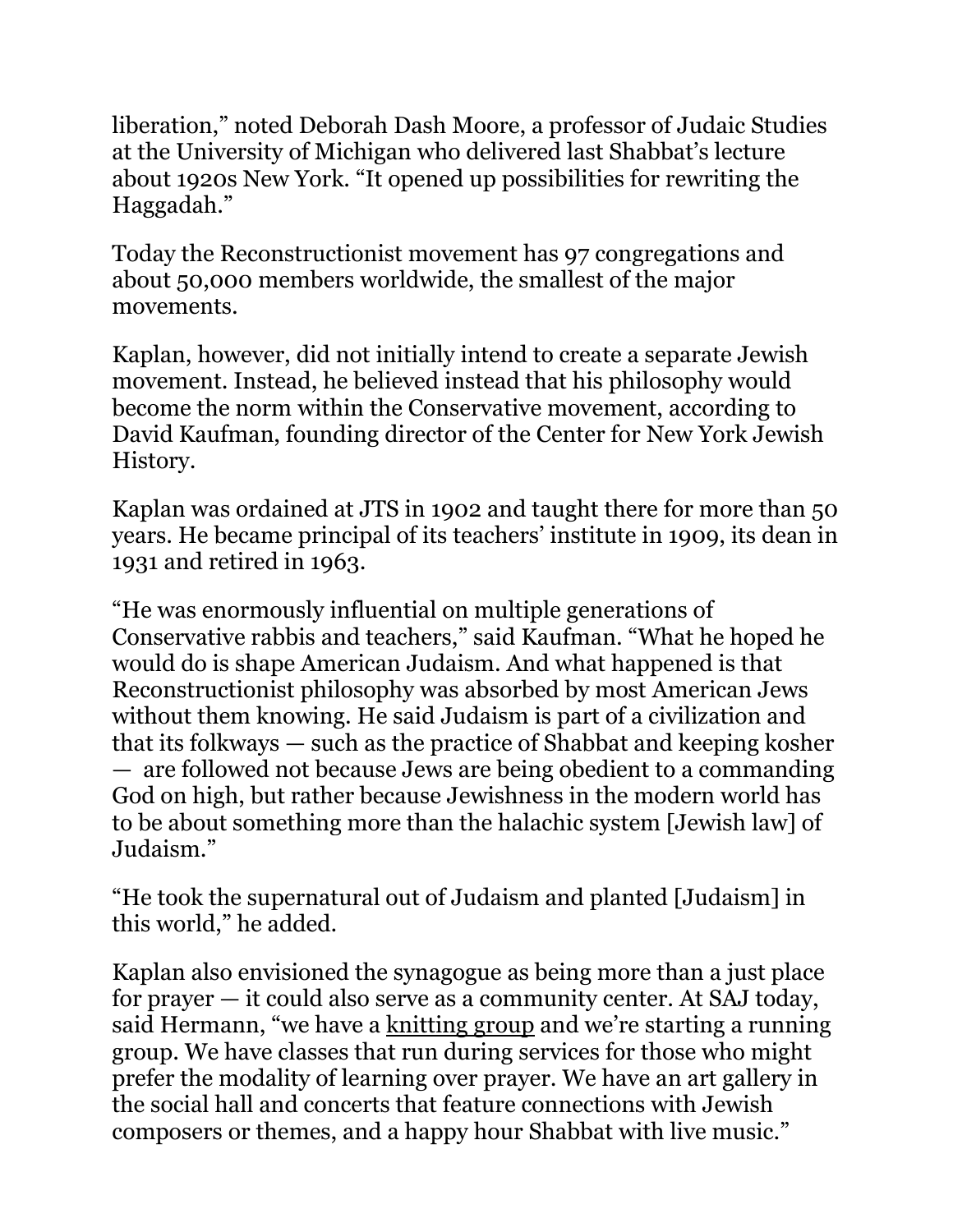This past Shabbat, in addition to the lecture, Herrmann and Cantor Lisa Shapanka Arbisser were joined during the service by the synagogue's Hiddur Band. There were also greetings from Waxman and several public officials, including Rep. Jerry Nadler, Manhattan Borough President Mark Levine, Ne York City Councilmember Gale Brewer, the Rev. Nigel Pearce of Grace Church and other interfaith leaders.



SAJ's Hebrew school graduating class of 1945, with Judith Kaplan Eisenstein - the daughter of SAJ's founder, Rabbi Mordecai Kaplan, who also had the first bat mitzvah in the U.S. - and her husband, Rabbi Ira Eistenstein, standing at rear. (Courtesy)

On Sunday, SAJ's musical legacy was celebrated at an event featuring Arbisser and musicologist/cellist Paula Eisenstein Baker and musicologist Edward Serooussi.

SAJ plans to commemorate Judith Kaplan's groundbreaking bat mitzvah in March, with festivities that will be held in conjunction with the Jewish Women's Archive, according to Hermann. She added that, due to COVID restrictions, attendance at all events in the synagogue in the near future will be limited to 75 people, even though the sanctuary seats 250.

"We expect hundreds to watch online," she said, "including the children and grandchildren of some of the founders."